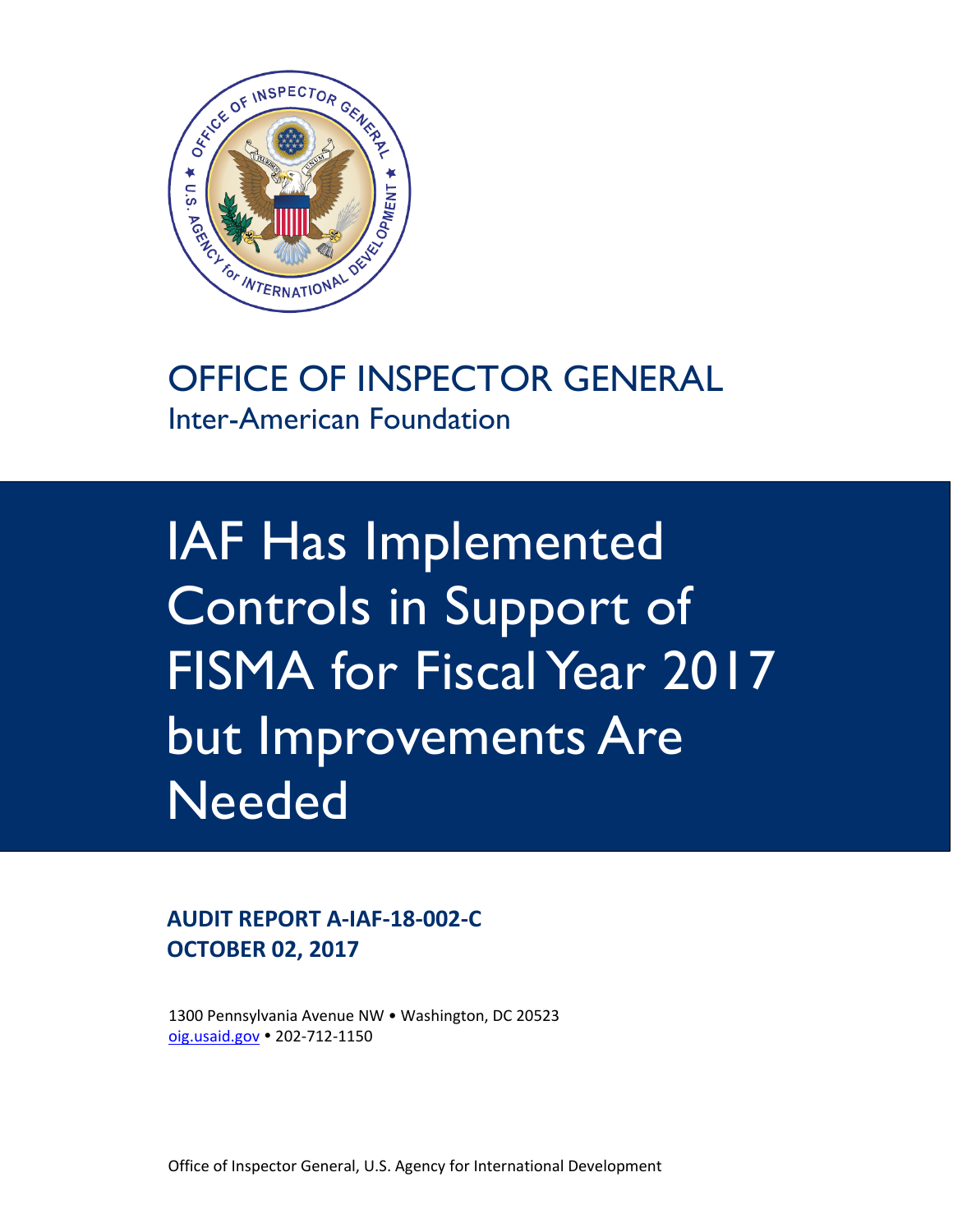The Office of Inspector General provides independent oversight that promotes the efficiency, effectiveness, and integrity of foreign assistance provided through the entities under OIG's jurisdiction: the U.S. Agency for International Development, U.S. African Development Foundation, Inter-American Foundation, Millennium Challenge Corporation, and Overseas Private Investment Corporation.

### **Report waste, fraud, and abuse**

**Inter-American Foundation Hotline**  Email: iafhotline@usaid.gov Phone: 202-712-1023 or 800-230-6539 Mail: USAID OIG Hotline, Attn: IAF Hotline, P.O. Box 657, Washington, DC 20044-0657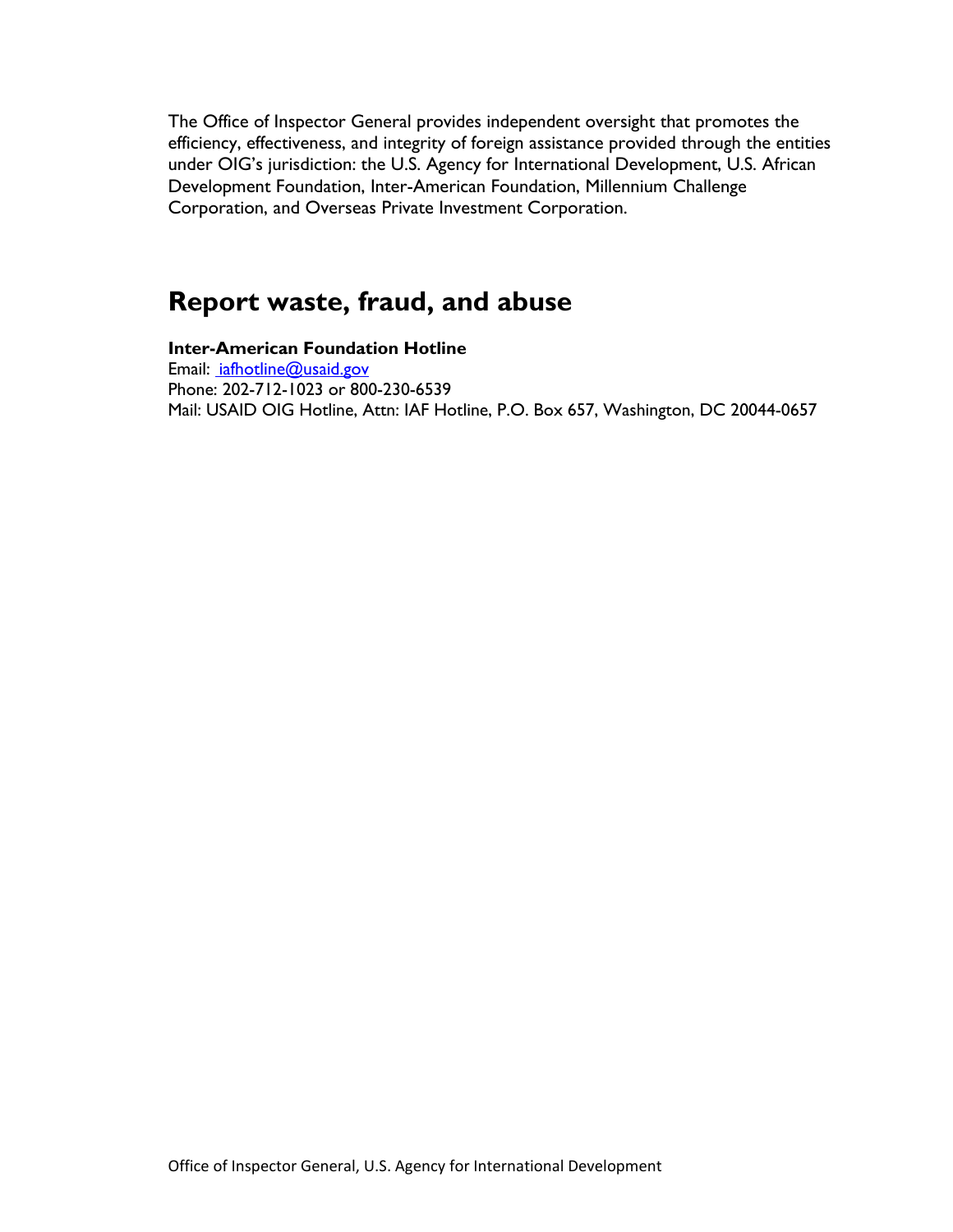

### **MEMORANDUM**

| DATE:        | October 02, 2017                                                                                                                       |
|--------------|----------------------------------------------------------------------------------------------------------------------------------------|
| TO:          | President and CEO, IAF, Paloma Adams-Allen                                                                                             |
| <b>FROM:</b> | Deputy Assistant Inspector General for Audit, Alvin A. Brown /s/                                                                       |
|              | <b>SUBJECT:</b> IAF Has Implemented Controls in Support of FISMA for Fiscal Year 2017,<br>but Improvements Are Needed (A-IAF-18-002-C) |

Enclosed is the final audit report on the Inter-American Foundation's (IAF) compliance with the Federal Information Security Modernization Act of 2014 (FISMA) during fiscal year 2017. The Office of Inspector General (OIG) contracted with the independent certified public accounting firm CliftonLarsonAllen LLP (Clifton) to conduct the audit. The contract required Clifton to perform the audit in accordance with generally accepted government auditing standards.

In carrying out its oversight responsibilities, OIG reviewed Clifton's report and related audit documentation and inquired of its representatives. Our review, which was different from an audit performed in accordance with generally accepted government auditing standards, was not intended to enable us to express, and we do not express, an opinion on IAF's compliance with FISMA. Clifton is responsible for the enclosed auditor's report and the conclusions expressed in it. We found no instances in which Clifton did not comply, in all material respects, with applicable standards.

The audit objective was to determine whether IAF implemented certain security controls for selected information systems in support of FISMA. To answer the audit objective, Clifton tested IAF's implementation of selected controls outlined in the National Institute of Standards and Technology's Special Publication 800-53, Revision 4, "Security and Privacy Controls for Federal Information Systems and Organizations." Clifton reviewed selected controls from IAF's two internal information systems and one of five external systems. The firm also performed a vulnerability assessment of IAF's general support system and an evaluation of IAF's process for identifying, correcting, and mitigating technical vulnerabilities. Fieldwork was performed at IAF's headquarters in Washington, DC, from March 29 through August 1, 2017.

Office of Inspector General, Inter-American Foundation Washington, DC oig.usaid.gov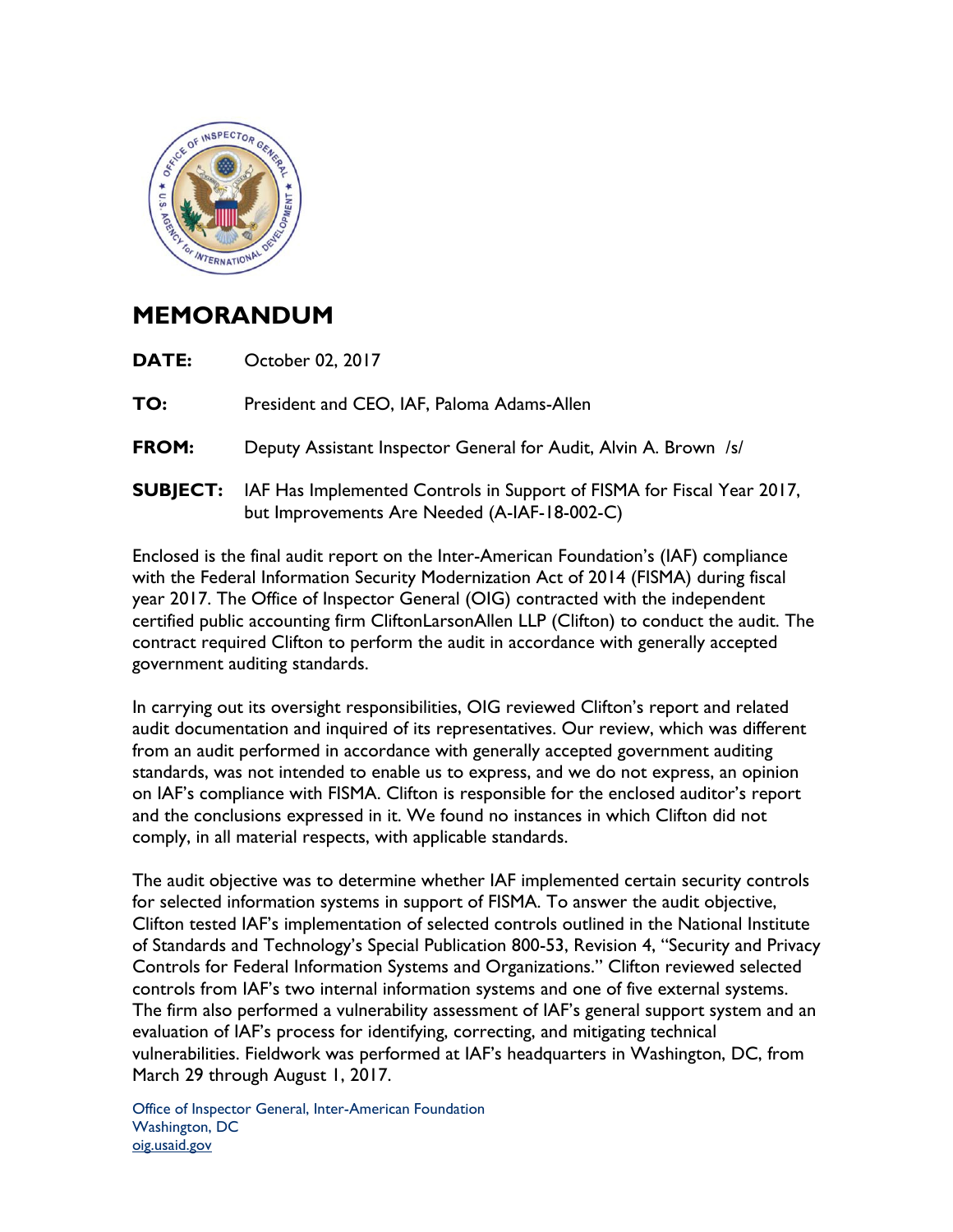Clifton concluded that IAF implemented 86 of 94 selected security controls that were designed to preserve the confidentiality, integrity, and availability of its information and information systems. For example, IAF did the following:

- Implemented an effective process to monitor, review, and analyze audit logs.
- Maintained effective change management policies and procedures.
- Implemented effective security awareness and training procedures.
- Maintained adequate audit log monitoring.
- Maintained adequate processing procedures for bringing on new employees and timely removal of access for terminated employees.

However, IAF did not implement eight controls. To address the weaknesses identified in the report, Clifton made and OIG agrees with the following recommendations to IAF's management. We will track them until fully implemented. We recommend IAF's chief information officer:

**Recommendation 1.** Remediate unsupported software and configuration-related vulnerabilities in the network identified by the Office of Inspector General, as appropriate, and document the results, or document acceptance of the risks of those vulnerabilities.

**Recommendation 2.** Document and implement a process to test system changes and document the results of testing.

**Recommendation 3.** Document and implement a process to test the Foundation's incident response capabilities.

In finalizing the report, Clifton evaluated IAF's responses to the recommendations. Both Clifton and OIG acknowledge IAF's management decisions on recommendations 1 through 3.

We appreciate the assistance extended to our staff and Clifton employees during the engagement.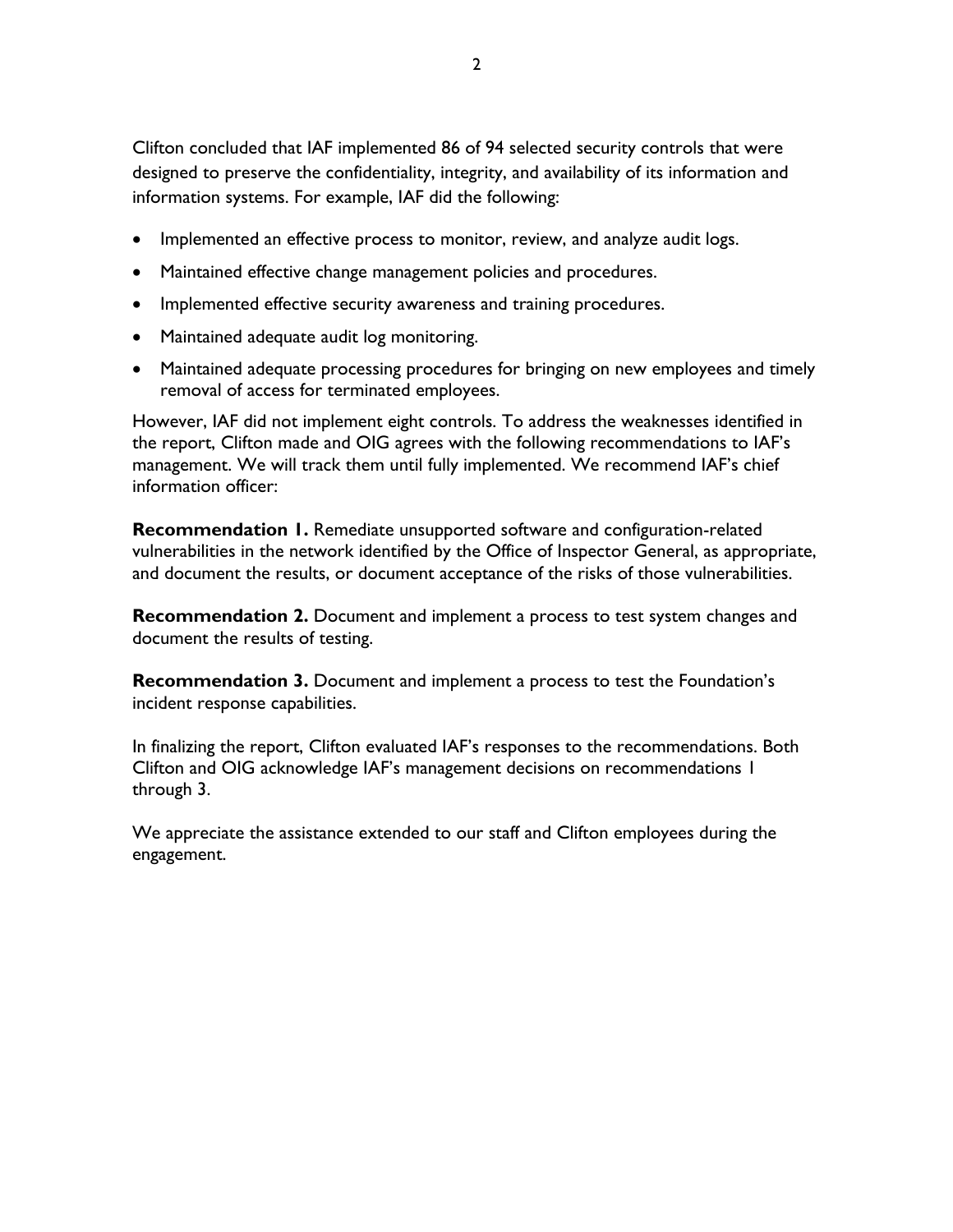

**The Inter-American Foundation Has Implemented Many Controls in Support of the Federal Information Security Modernization Act of 2014, But Improvements Are Needed** 

**Fiscal Year 2017** 

**Final Report** 

CliftonLarsonAllen LLP 901 N. Glebe Road, Suite 200 Arlington, VA 22203 571-227-9500 | fax 571-227-9552

CLAconnect.com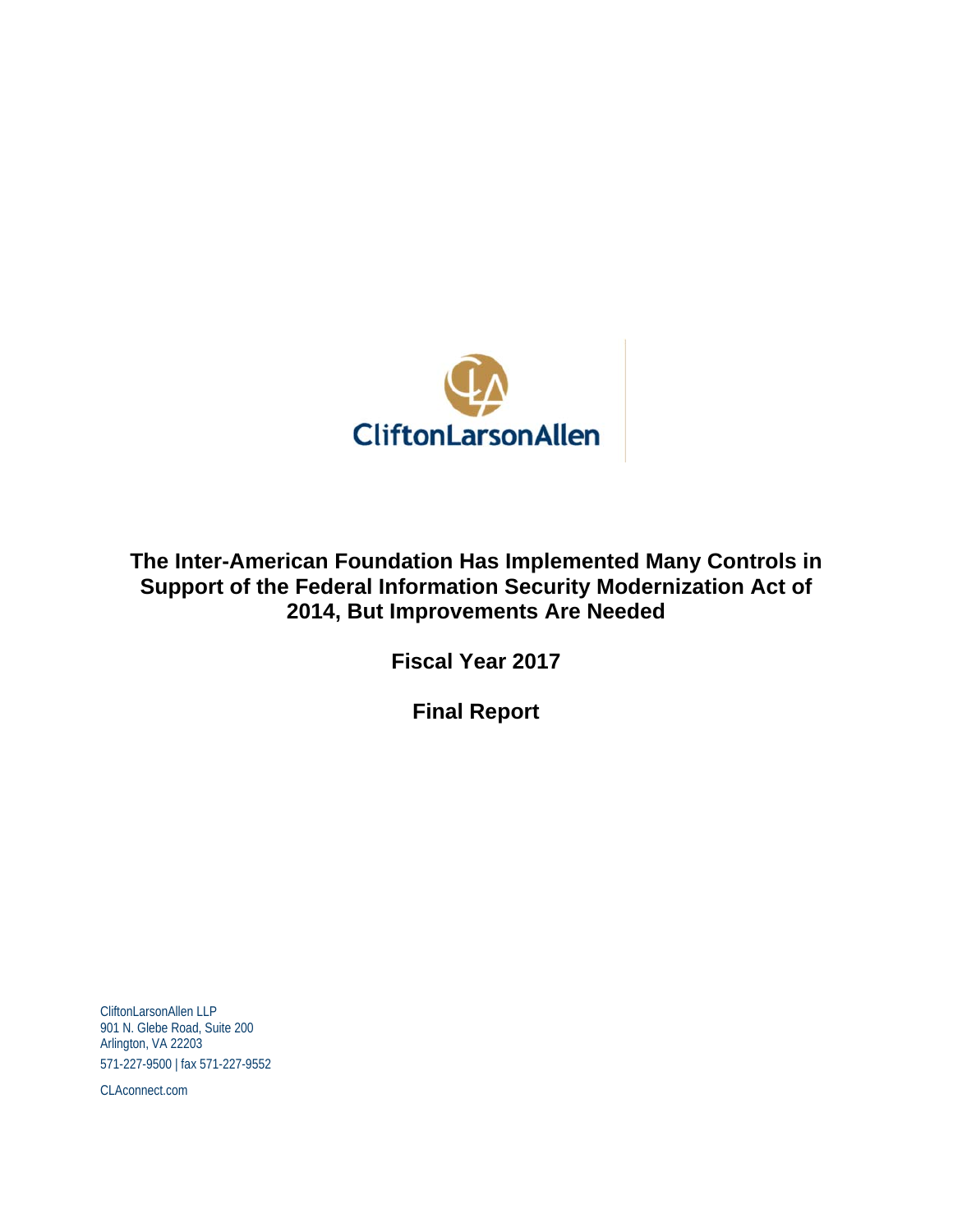

CliftonLarsonAllen LLP 901 N. Glebe Road, Suite 200 Arlington, VA 22203 571-227-9500 | fax 571-227-9552 CLAconnect.com

September 25, 2017

Mr. Mark S. Norman Director, Information Technology Audits Division United States Agency for International Development Office of the Inspector General 1300 Pennsylvania Avenue, NW Washington, DC 20005-2221

Dear Mr. Norman:

Enclosed is the final version of our report on the Inter-American Foundation's (IAF) compliance with the Federal Information Security Modernization Act of 2014 (FISMA), *The Inter-American Foundation Has Implemented Many Controls in Support of FISMA, But Improvements Are Needed*. The USAID Office of Inspector General (OIG) contracted with the independent certified public accounting firm of CliftonLarsonAllen LLP to conduct the audit in support of the FISMA requirement for an annual evaluation of IAF's information security program.

 The objective of this performance audit was to determine whether IAF implemented selected security controls for certain information systems in support of FISMA. The audit included the testing of selected management, technical, and operational controls outlined in National Institute of Standards and Technology Special Publication 800-53, Revision 4, *Security and Privacy Controls for Federal Information Systems and Organizations.* 

 headquarters in Washington, D.C., from March 29, 2017 through August 1, 2017. For this audit, we reviewed selected controls from IAF's 2 internal information systems and from 1 of 5 external systems. The audit also included a vulnerability assessment of IAF's general support system and an evaluation of IAF's process for identifying and correcting/mitigating technical vulnerabilities. Audit fieldwork was performed at the Inter-American Foundation's

Our audit was performed in accordance with *Government Auditing Standards*, issued by the Comptroller General of the United States. Those standards require that we plan and perform the audit to obtain sufficient, appropriate evidence to provide a reasonable basis for our findings and conclusions based on our audit objectives. We believe that the evidence obtained provides a reasonable basis for our findings and conclusions based on our audit objectives.

The audit concluded that IAF generally complied with FISMA requirements by implementing many selected security controls for selected information systems. Although IAF generally had policies for its information security program, its implementation of those policies for a subset of selected controls was not fully effective to preserve the confidentiality, integrity, and availability of the foundation's information and information systems, potentially exposing them to unauthorized access, use, disclosure, disruption, modification, or destruction.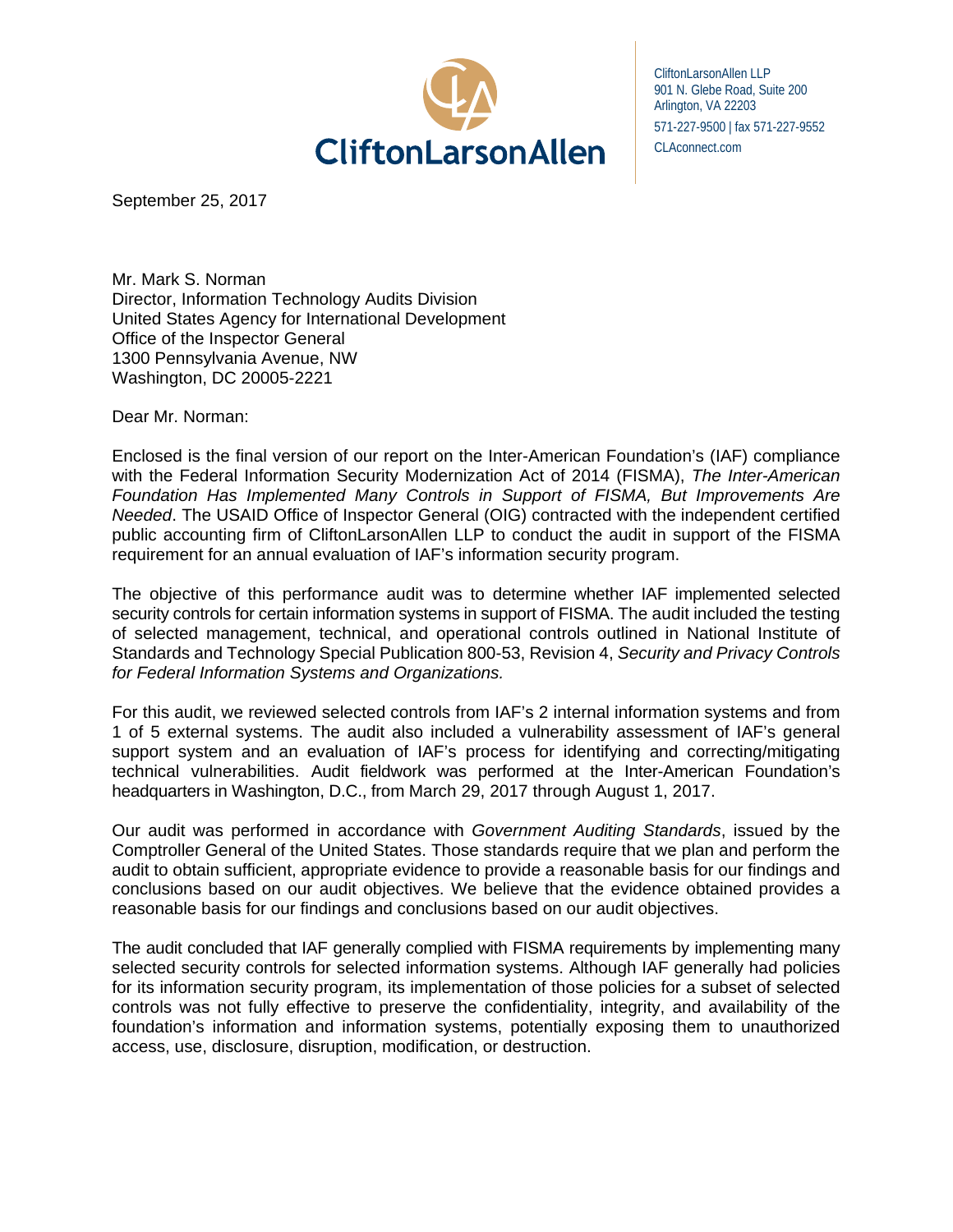Consequently, the audit identified areas in IAF's information security program that needed to be improved. We are making three recommendations to assist IAF in strengthening its information security program. In addition, findings related to four recommendations from prior years were not yet fully implemented and therefore new recommendations were not made.

This report is for the purpose of concluding on the audit objective described above. Accordingly, this report is not suitable for any other purpose.

We appreciate the assistance we received from the staff of IAF and the opportunity to serve you. We will be pleased to discuss any questions you may have.

Very truly yours,

CLIFTONLARSONALLEN LLP

Clifton Larson Allen LLP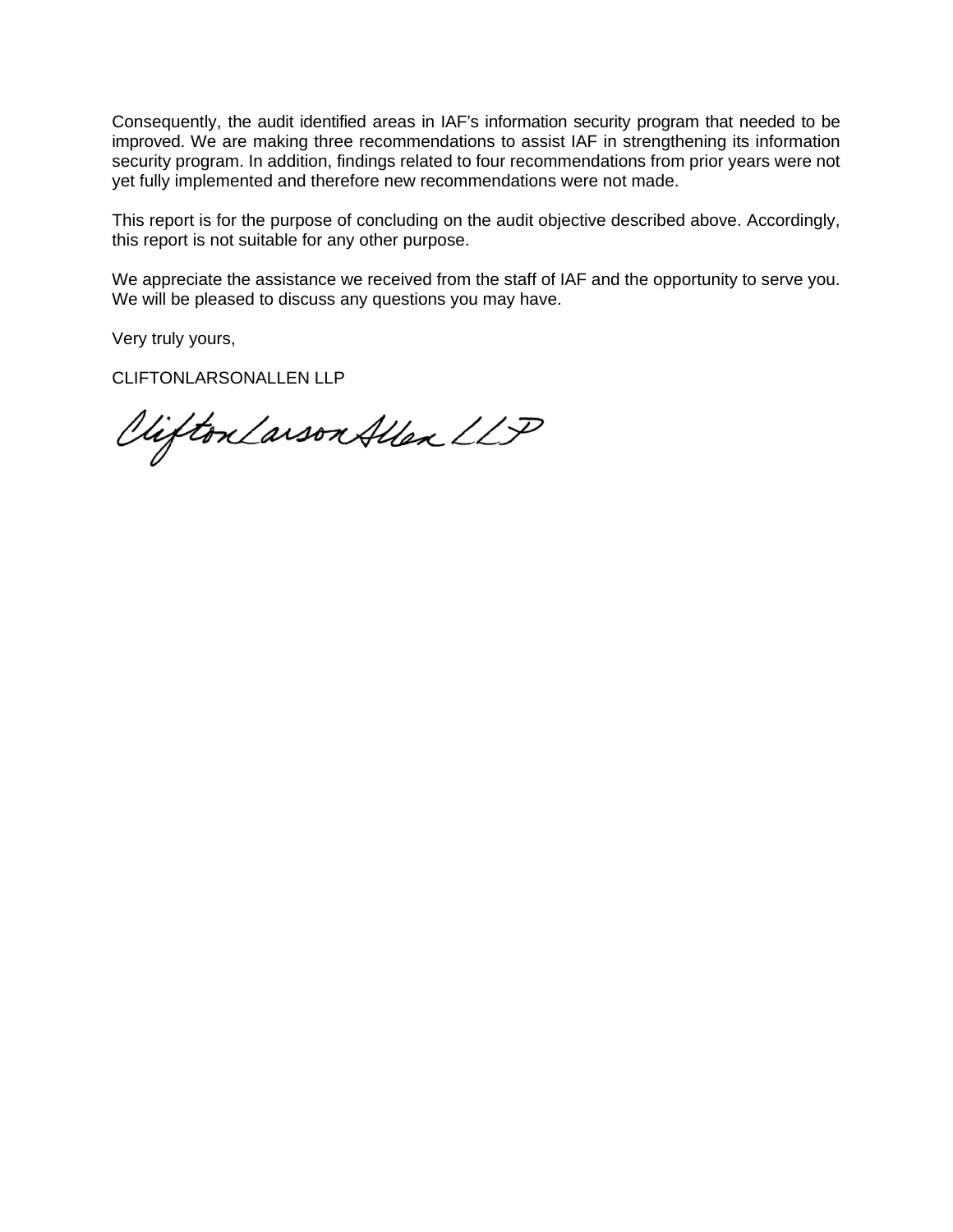# TABLE OF CONTENTS

| IAF Needs to Document Testing of Information System |  |  |  |
|-----------------------------------------------------|--|--|--|
|                                                     |  |  |  |
| IAF Needs to Strengthen the Security Assessment and |  |  |  |
|                                                     |  |  |  |
|                                                     |  |  |  |
|                                                     |  |  |  |
|                                                     |  |  |  |
|                                                     |  |  |  |
|                                                     |  |  |  |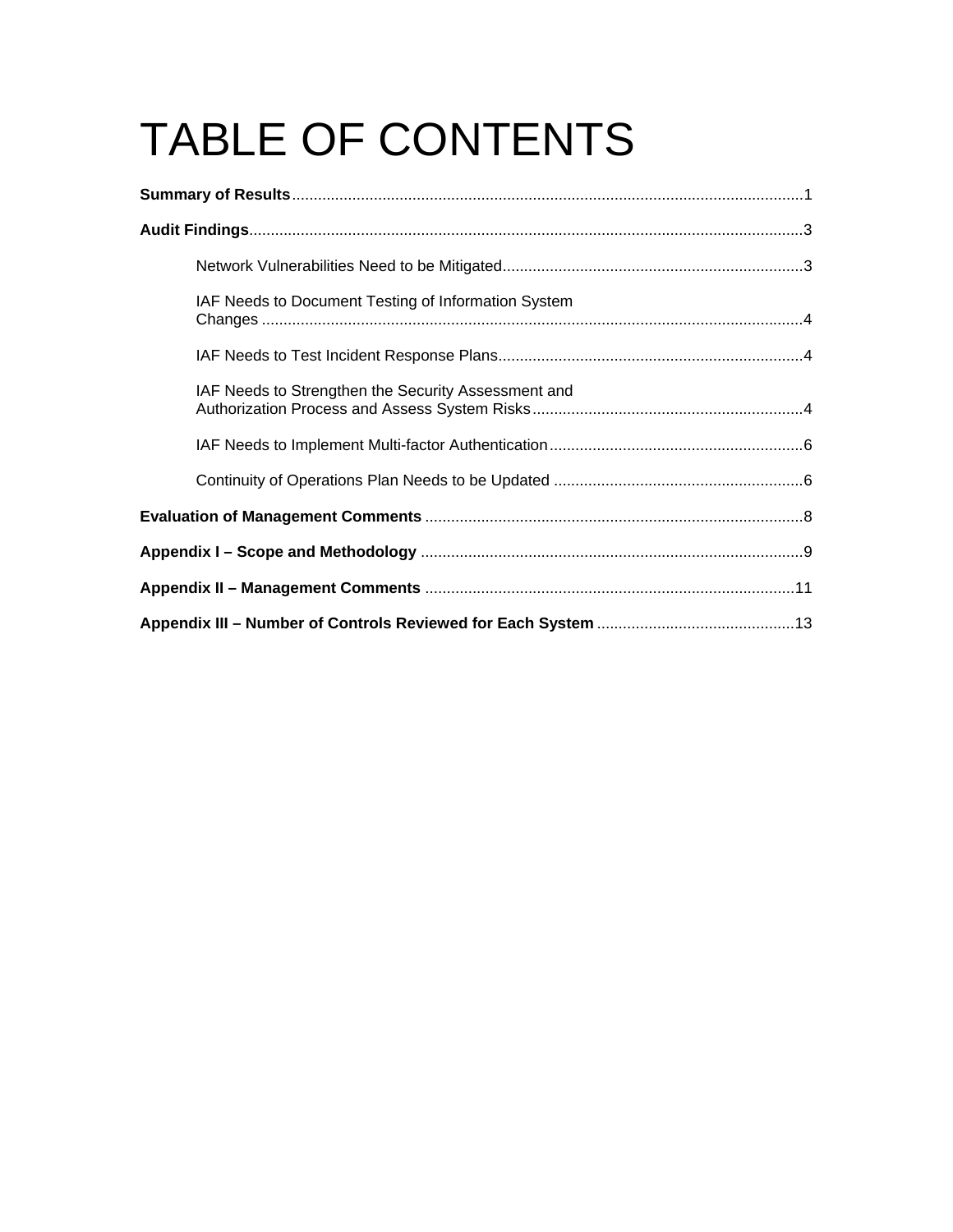# SUMMARY OF RESULTS

The Federal Information Security Modernization Act of 20141 (FISMA), requires federal agencies to develop, document, and implement an agency wide information security program to protect their information and information systems, including those provided or managed by another agency, contractor, or other source. Because the Inter-American Foundation (IAF) is a federal agency, it is required to comply with federal information security requirements.

The act also requires agency heads to ensure that (1) employees are sufficiently trained in their security responsibilities, (2) a security incident response capability is established, and (3) information security management processes are integrated with the agency's strategic and operational planning processes. All agencies must also report annually to the Office of Management and Budget and to congressional committees on the effectiveness of their information security program. In addition, FISMA has established that the standards and guidelines issued by the National Institute of Standards and Technology are mandatory for Federal agencies.

 support of FISMA. The USAID Office of Inspector General engaged us, CliftonLarsonAllen LLP (CLA), to conduct an audit in support of the FISMA requirement for an annual evaluation of IAF's information security program. The objective of this performance audit was to determine whether IAF implemented selected security controls for certain information systems<sup>2</sup> in

 standards. Those standards require that we plan and perform the audit to obtain sufficient, on our audit objectives. We believe that the evidence obtained provides a reasonable basis Our audit was performed in accordance with generally accepted government auditing appropriate evidence to provide a reasonable basis for our findings and conclusions based for our findings and conclusions based on our audit objectives.

For this audit, we reviewed selected controls from IAF's two internal information systems and from one of five external systems. The systems included general support systems and major applications.

#### **Results**

-

The audit concluded that IAF generally complied with FISMA requirements by implementing 86 of 94 selected security controls for selected information systems. For example, IAF:

- Maintained effective change management policy and procedures.
- Implemented effective security awareness and training procedures.

<sup>&</sup>lt;sup>1</sup> The Federal Information Security Modernization Act of 2014 (Public Law 113–283– December 18, 2014) amends the Federal Information Security Management Act of 2002 to: (1) reestablish the oversight authority of the Director of the Office of Management and Budget (OMB) with respect to agency information security policies and practices, and (2) set forth authority for the Secretary of the Department of Homeland Security to administer the implementation of such policies and practices for information systems.

 $2$  See Appendix II for a list of controls.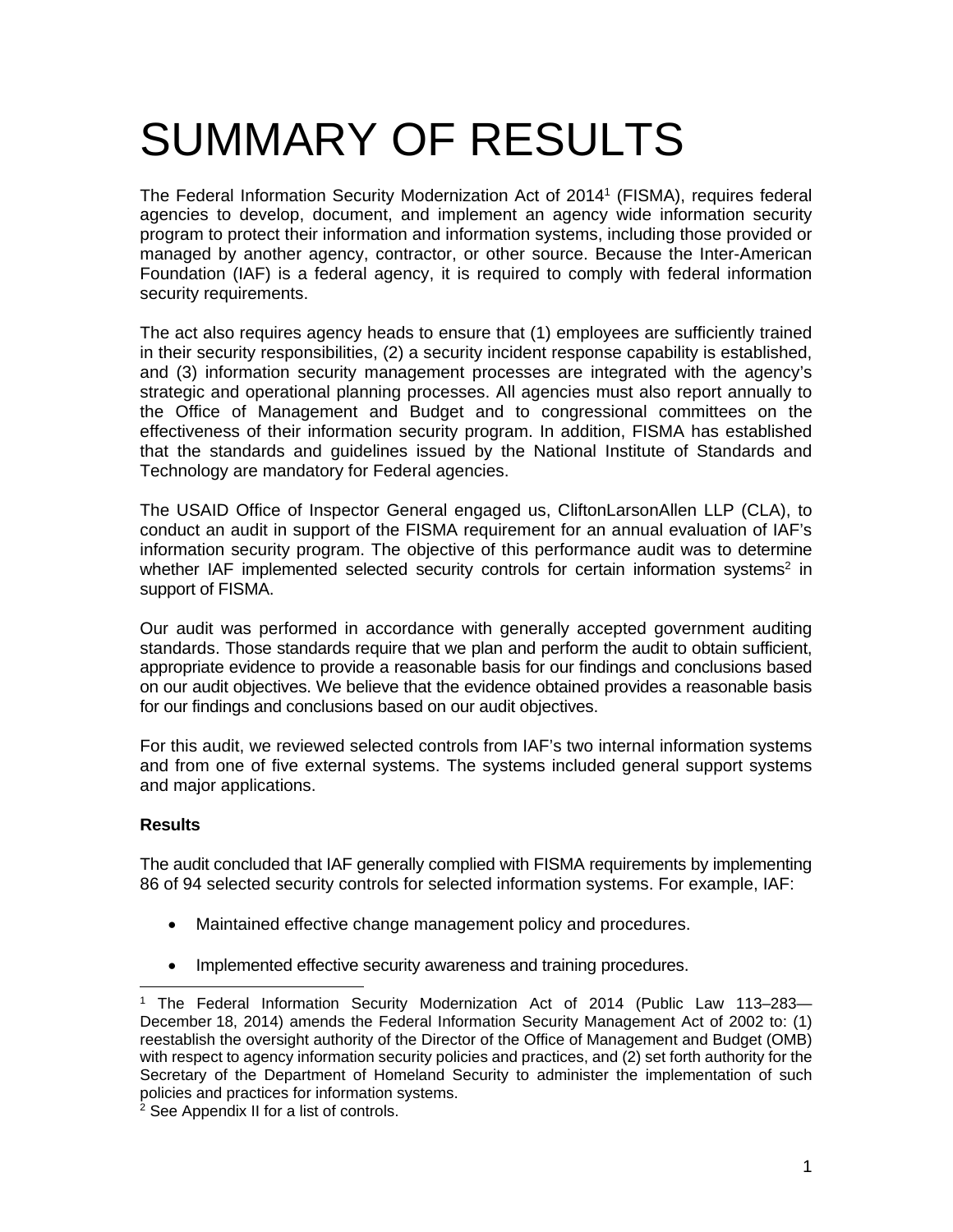- Maintained adequate audit log monitoring.
- Maintained adequate processing procedures for bringing on new employees and ensuring terminated employee access was removed timely.

 modification, or destruction. Consequently, the audit identified areas in IAF's information security program that needed to be improved. Specifically, IAF needs to: Although IAF generally had policies for its information security program, its implementation of those policies for 8 of the 94 selected controls was not fully effective to preserve the confidentiality, integrity, and availability of the foundation's information and information systems, potentially exposing them to unauthorized access, use, disclosure, disruption,

- Mitigate system vulnerabilities.
- Document testing of information system changes.
- Test incident response plans.
- Strengthen the security assessment and authorization process and assess system risks.
- Implement multi-factor authentication.
- Update the continuity of operation plan.

As a result, IAF's operations and assets may be at risk of unauthorized access, misuse and disruption. This report makes three recommendations to assist IAF in strengthening its information security program. In addition, findings related to four recommendations from prior years were not yet fully implemented and therefore new recommendations were not made. Based on our evaluation of management comments, we acknowledge management decisions on all recommendations. IAF's comments are included in their entirety in Appendix II.

Detailed findings appear in the following section.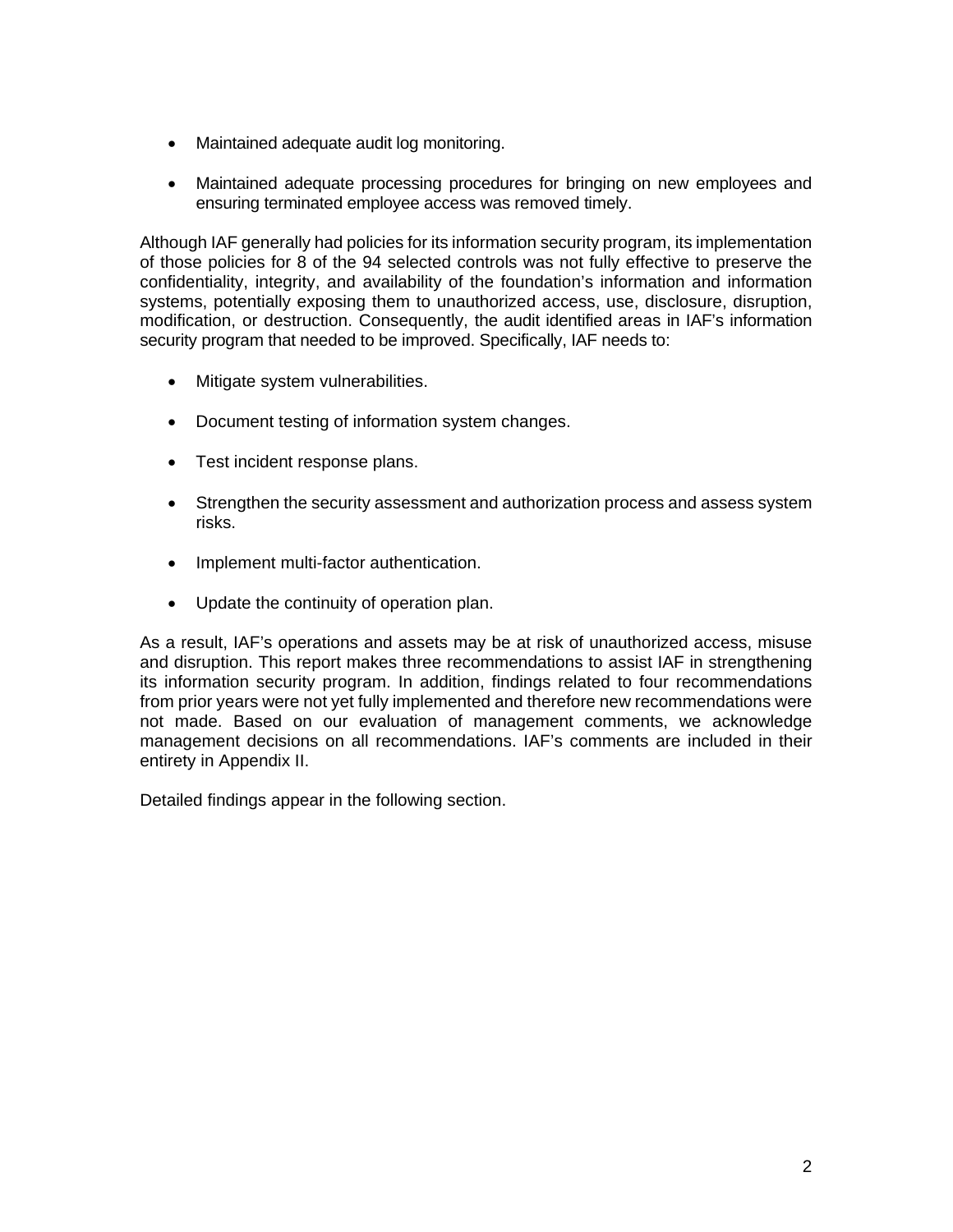## AUDIT FINDINGS

#### **1. Network Vulnerabilities Need to Be Mitigated**

The National Institute of Standards and Technology (NIST) Special Publication 800-53, Revision 4, *Security and Privacy Controls for Federal Information Systems and Organizations*, security control SI-2, states the following regarding flaw remediation:

The organization:

- a. Identifies, reports, and corrects information system flaws. \* \* \*
- c. Installs security-relevant software and firmware updates within [Assignment: organization-defined time period] of the release of the updates.

 IAF had a process in place to remediate vulnerabilities within patch cycles. However, independent scans performed using the software tool Nessus noted critical and high risk vulnerabilities related to patch management, configuration management and unsupported software. Many of the patch management vulnerabilities were publicly known before 2016.

IAF has taken a more targeted approach at vulnerability remediation and is targeting individual computers to patch; however, vulnerabilities continue to exist due to the nature of IAF's business. Specifically, some users were traveling abroad and their computers were not receiving the security updates.

In addition, IAF was continuing to use unsupported software and configuration weaknesses that were not addressed by patching which accounted for the majority of older vulnerabilities.

Unmitigated vulnerabilities on IAF's network can compromise the confidentiality, integrity, and availability of IAF data. For example:

- An attacker may leverage known issues to execute arbitrary code.
- Foundation employees may be unable to access systems.
- Foundation data may be compromised.

As a result of the identified vulnerabilities, we are making the following recommendation:

*Recommendation 1: We recommend that the Inter-American Foundation's chief information officer remediate unsupported software and configuration related vulnerabilities in the network identified by the Office of Inspector General, as*  appropriate, and document the results or document acceptance of the risks of *those vulnerabilities.*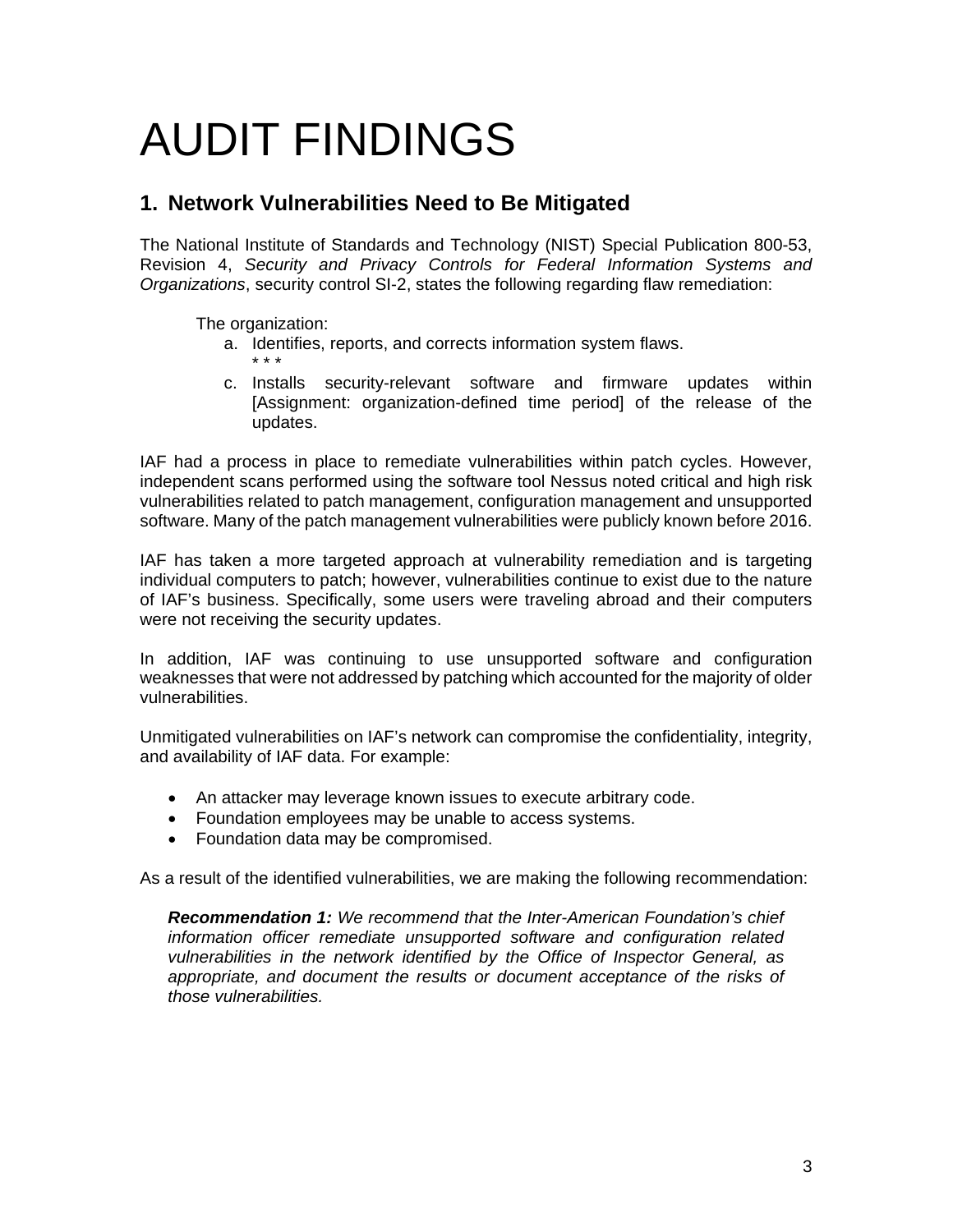#### **2. IAF Needs to Document Testing of System Changes**

NIST Special Publication 800-53, Revision 4, security control CM-3, control enhancement 2, states that the organization tests, validates, and documents changes to the information system before implementing the changes on the operational system.

Of the 17 closed system changes, two of three sampled changes did not have documented test results. IAF indicated that the changes were tested and the results were reviewed because the changes had been approved for release to production, but that the process had not been documented. IAF management indicated that they will now modify change tickets to begin documenting the testing of changes and associated test results.

By not adequately testing the changes to the information systems, IAF increases the risk that insecure or deficient changes may be implemented and may adversely impact the production environment. As a result, we recommend the following:

*Recommendation 2: We recommend that the Inter-American Foundation's Chief Information Officer document and implement a process to test system changes and document the results of testing.* 

#### **3. IAF Needs to Test Incident Response Plans**

NIST Special Publication 800-53, Revision 4, security control IR-3, states the organization tests the incident response capability for the information system *[Assignment: organization-defined frequency]* using *[Assignment: organization-defined tests]* to determine the incident response effectiveness and documents the results.

IAF indicated that they performed an incident response table top test in December 2016. The test was coordinated with personnel responsible for the system's incident response and related plans. However, IAF did not document incident response testing plans or the testing results. Therefore, the testing of the incident response capabilities could not be evaluated during the audit period.

By not testing the incident response plans and procedure, IAF increases the risk that they may not have an adequate response should an incident occur. As a result, we recommend the following:

*Recommendation 3: We recommend that the Inter-American Foundation's Chief Information Officer document and implement a process to test the Foundation's incident response capabilities.* 

#### **4. IAF Needs to Strengthen the Security Assessment and Authorization Process and Assess System Risks**

regarding security authorizations: NIST Special Publication 800-53, Revision 4, security control CA-6, states the following regarding security authorizations:<br>
4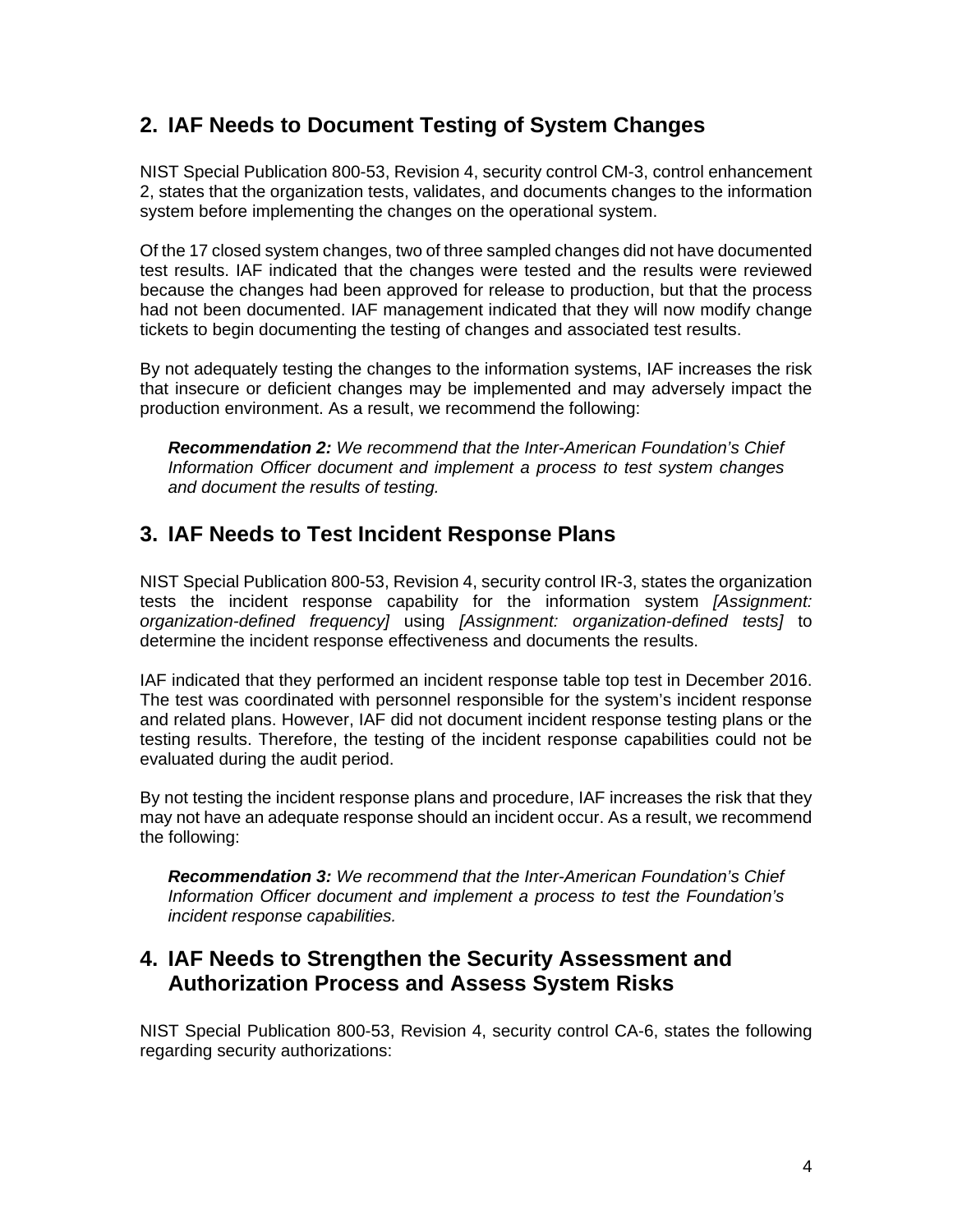The organization: \* \* \*

> c. Updates the security authorization [*Assignment: organization-defined frequency*].

In addition, security control RA-3, states the following regarding risk assessments:

The organization:

\* \* \* d. Updates the risk assessment [*Assignment: organization-defined frequency*] or whenever there are significant changes to the information system or environment of operation (including the identification of new threats and vulnerabilities), or other conditions that may impact the security state of the system.

Further, security control CA-2, states the following regarding security assessments: The organization:

- \* \* \*
- b. Assesses the security controls in the information system and its environment of operation [Assignment: organization-defined frequency] to determine the extent to which the controls are implemented correctly, operating as intended, and producing the desired outcome with respect to meeting established security requirements;

NIST Special Publication 800-37, Revision 1, *Guide for Applying the Risk Management Framework to Federal Information Systems*, states the following regarding the security authorization package, "Assemble the security authorization package and submit the package to the authorizing official for adjudication. *The security authorization package*  contains: (i) the security plan; (ii) the security assessment report; and (iii) the plan of action and milestones. The information in these key documents is used by authorizing officials to make risk-based authorization decisions."

One system Authorization to Operate (ATO) was signed on April 18, 2016, by the Chief Operations Officer (COO); however, the security assessment re-authorization activities were completed a year prior to the signing of the ATO. Specifically, per NIST Special Publication 800-37, Revision 1, after the completion of the security authorization package, the information system owner submits the final package to the authorizing official for a decision. However, the following assessment documentation was not updated when the new ATO was obtained and were completed a year prior to the signing of the ATO:

- Security Assessment Report, April 2015
- Risk Assessment Report, April 2015

The signing of the ATO package was delayed due to delays in identifying and assigning an authorizing official. IAF management indicated they expect the security assessment and updated risk assessment to be completed by September 30, 2017.

Without current risk assessments included in the ATO package, senior level agency officials may not make fully informed decisions regarding risks to the system and its operation.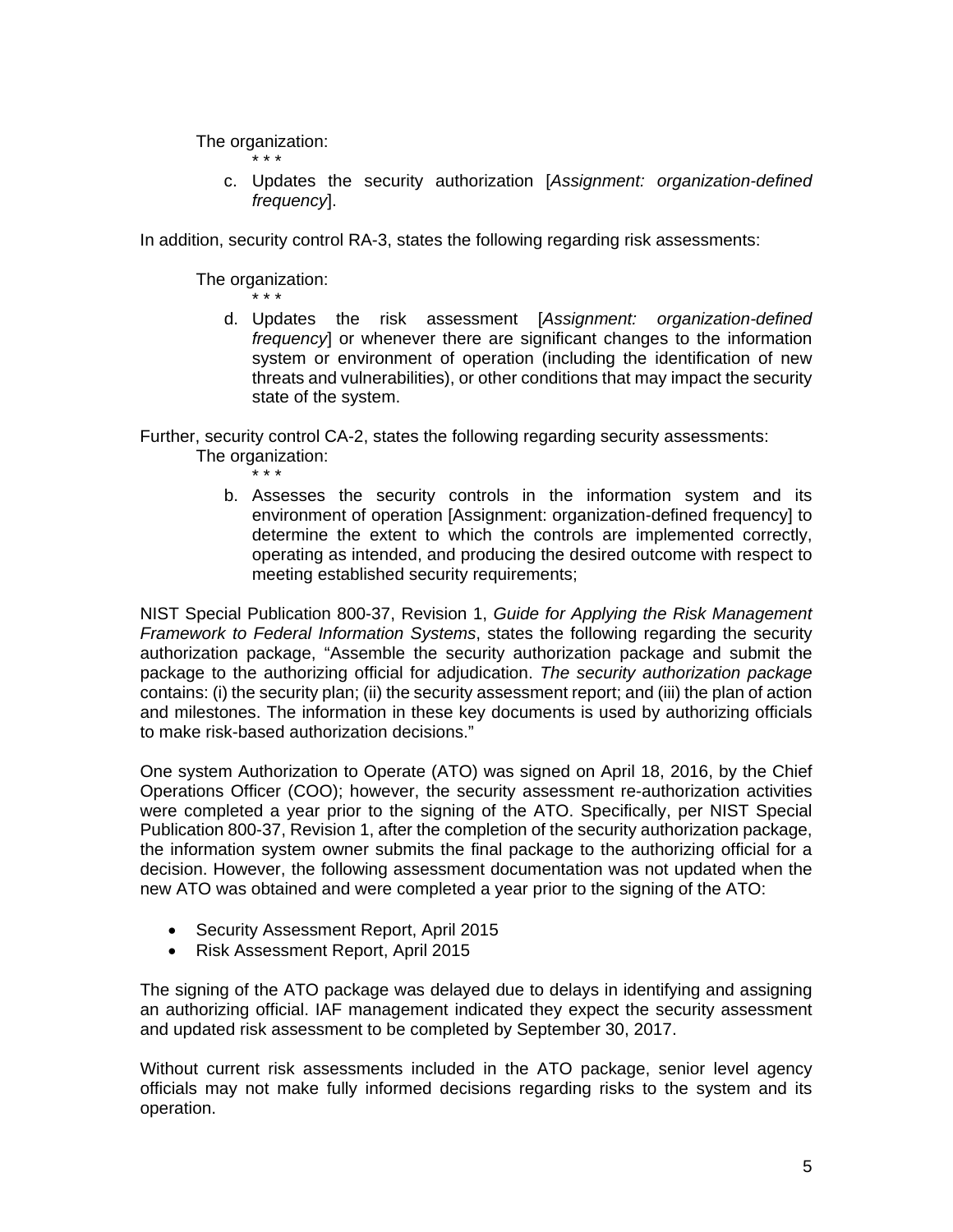Recommendations addressing this finding were issued in the fiscal year 2016 FISMA audit.3 Specifically, the Authorization to Operate was invalid, the Security Assessment and Risk Assessment were outdated, and the recommendations from fiscal year 2016 remain open. Therefore, we are not making an additional recommendation at this time.

#### **5. IAF Needs to Implement Multi-factor Authentication**

NIST Special Publication 800-53, Revision 4, security control IA-2, states the organization should implement multifactor authentication for privileged and non-privileged accounts to gain access to the information system.

 the use of Personal Identification Verification for gaining logical access to federally In addition, Homeland Security Presidential Directive 12: *Policy for a Common Identification Standard for Federal Employees and* Contractors (August 27, 2004) requires controlled information systems.

IAF did not implement multifactor authentication for its privileged and non-privileged users. Multifactor authentication was only implemented for remote access. IAF had purchased equipment capable of accepting Personal Identify Verification (PIV) cards; however, management indicated they have experienced technical difficulties during implementation. IAF has targeted to have PIV enabled authentication by June 2018.

By not fully implementing multifactor authentication, IAF increases the risk that unauthorized individuals could gain access to its information system and data.

A recommendation addressing this finding was issued in the fiscal year 2016 FISMA audit.4 IAF plans to take final corrective action by June 2018. Therefore, we are not making an additional recommendation at this time.

#### **6. Continuity of Operations Plan Needs to be Updated**

NIST Special Publication 800-53, Revision 4, security control CP-2, states the following regarding contingency planning:

The organization:

a. Develops a contingency plan for the information system that:

\* \* \*

- 2. Provides recovery objectives, restoration priorities, and metrics; \* \* \*
- 4. Addresses maintaining essential missions and business functions despite an information system disruption, compromise, or failure;

<sup>3</sup> Recommendations 4 and 5, *The Inter-American Foundation has Implemented Many Controls in Support of FISMA, but Improvements are Needed* (Audit Report No. A-IAF-17-004-C, November 7, 2016).

<sup>4</sup> Recommendation 7, *The Inter-American Foundation has Implemented Many Controls in Support of FISMA, but Improvements are Needed* (Audit Report No. A-IAF-17-004-C, November 7, 2016).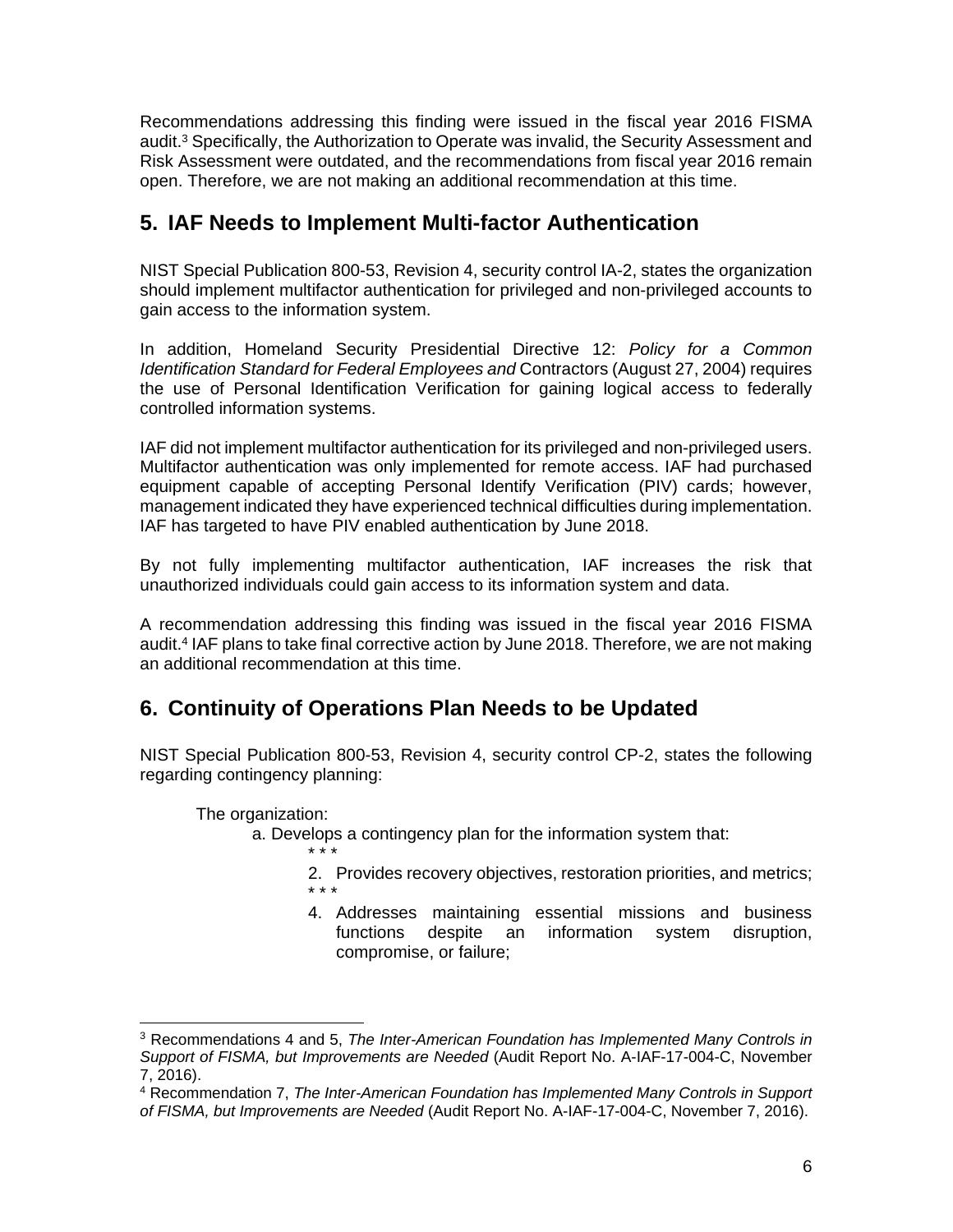5. Addresses eventual, full information system restoration without deterioration of the security safeguards originally planned and implemented.

The IAF Continuity of Operations Plan (COOP) dated April 2015, was not fully completed to include all required elements. Specifically, The COOP did not include a business impact analysis. In addition, the COOP plan did not include recovery time objectives and did not address maintaining business functions, which would be addressed in the business impact analysis.

IAF management indicated they were in the process of awarding a contract for hosting the backup infrastructure in Microsoft's Azure cloud environment. The cloud environment would replace IAF's current backup infrastructure site located in Ashburn, Virginia which has not been fully tested for infrastructure recovery. IAF indicated that the business impact analysis is expected to be completed by September 30, 2017.

Without a complete contingency plan, IAF is at risk of not being able to adequately return to business operations after an emergency or natural disaster. Additionally, lack of a complete and accurate contingency plan increases the likelihood that the contingency plans in place will not function appropriately.

A recommendation addressing this finding was issued in the fiscal year 2016 FISMA audit.5 However, the Continuity of Operations Plan had not been fully updated and the recommendation from the prior year remains open. Therefore, we are not making an additional recommendation at this time.

<sup>5</sup> Recommendation 8, *The Inter-American Foundation has Implemented Many Controls in Support of FISMA, but Improvements are Needed* (Audit Report No. A-IAF-17-004-C, November 7, 2016).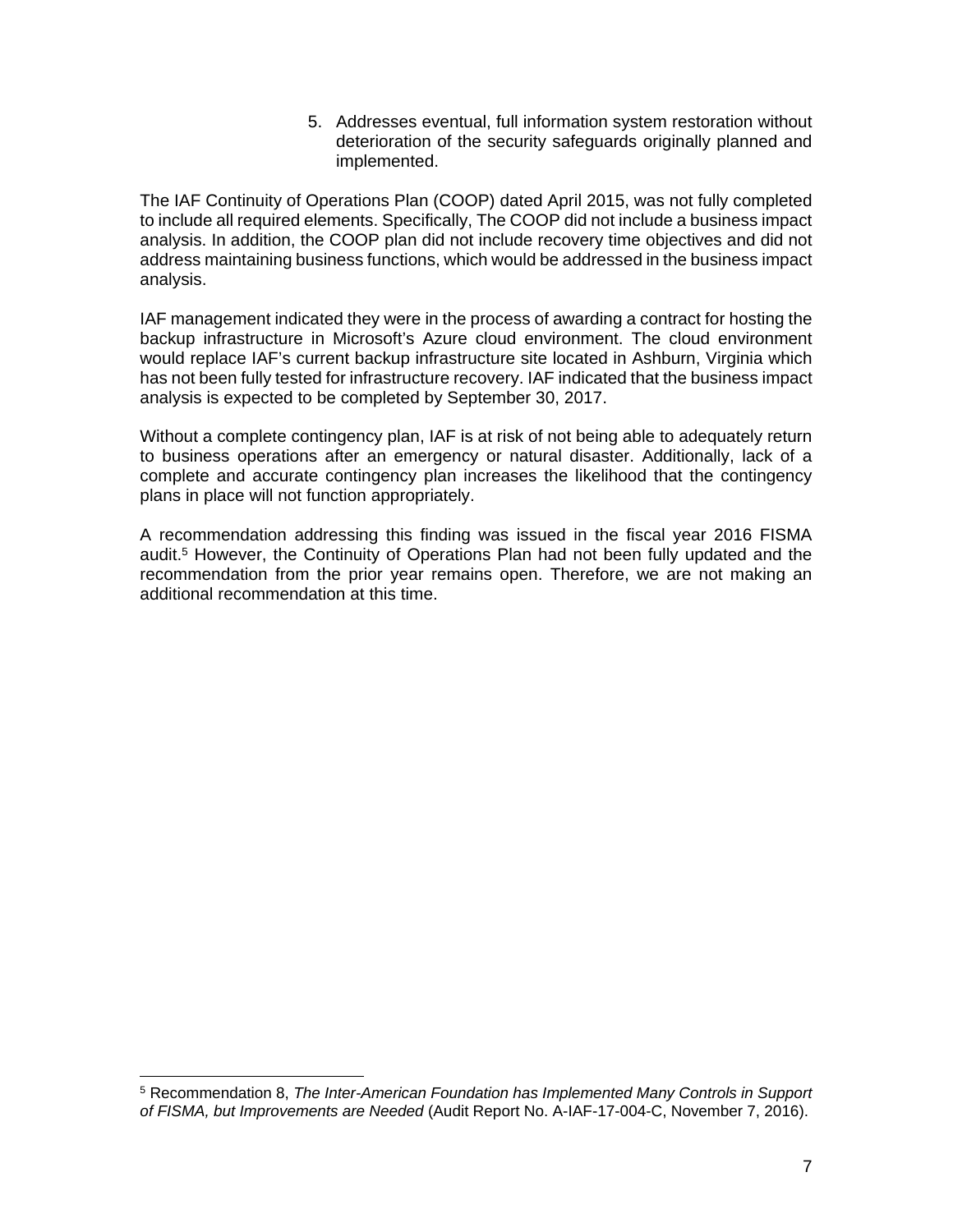### EVALUATION OF MANAGEMENT COMMENTS

In response to the draft report, the Inter-American Foundation (IAF) described planned actions to address all three recommendations. IAF's comments are included in their entirety in Appendix II.

Based on our evaluation of management comments, we acknowledge management decisions on all three recommendations.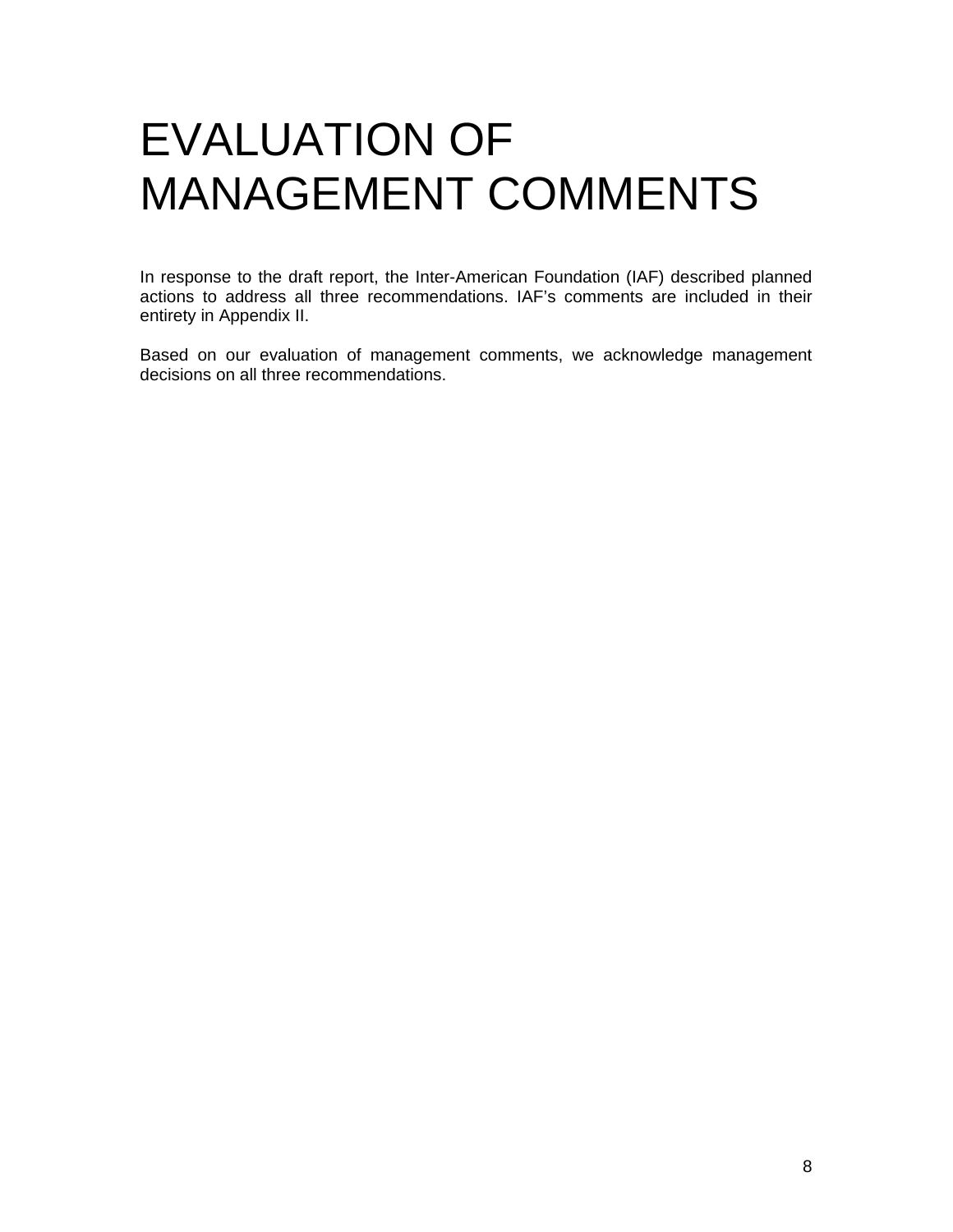# SCOPE AND METHODOLOGY

#### **Scope**

We conducted this audit in accordance with generally accepted government auditing standards, as specified in the Government Accountability Office's Government Auditing Standards. Those standards require that we plan and perform the audit to obtain sufficient, appropriate evidence to provide a reasonable basis for our findings and conclusions based on our audit objective. We believe that the evidence obtained provides a reasonable basis for our findings and conclusions based on our audit objective. The audit was designed to determine whether IAF implemented selected security for certain information systems<sup>6</sup> in support of the Federal Information Security Modernization Act of 2014.

The audit included the testing of selected management, technical, and operational controls outlined in National Institute of Standards and Technology (NIST) Special Publication 800- 53, Revision 4, *Security and Privacy Controls for Federal Information Systems and Organizations.* We assessed IAF's performance and compliance with FISMA in the following areas:

- Access Controls
- Awareness and Training
- Configuration Management
- Contingency Planning
- Identification and Authentication
- Incident Response
- Planning

- Personnel Security
- Program Management
- Risk Assessment
- **Security Assessment and Authorization**
- System and Communication Protection
- System and Services Acquisition
- System and Information Integrity
- Accountability, Audit and Risk Management

For this audit we reviewed selected controls from IAF's 2 internal information systems and from 1 of 5 external systems. The systems included general support systems and major applications. See Appendix II for a listing of selected controls. The audit also included a vulnerability assessment of IAF's general support system and an evaluation of IAF's process for identifying and correcting/mitigating technical vulnerabilities. In addition, the audit included a follow up on prior year audit recommendations<sup>7</sup> to determine if IAF made progress in implementing the recommended improvements concerning its information security program.

<sup>&</sup>lt;sup>6</sup> See Appendix II for a list of controls and systems selected.<br><sup>7</sup> *The Inter-American Foundation has Implemented Many Controls in Support of FISMA, but Improvements are Needed* (Audit Report No. A-IAF-17-004-C, November 7, 2016).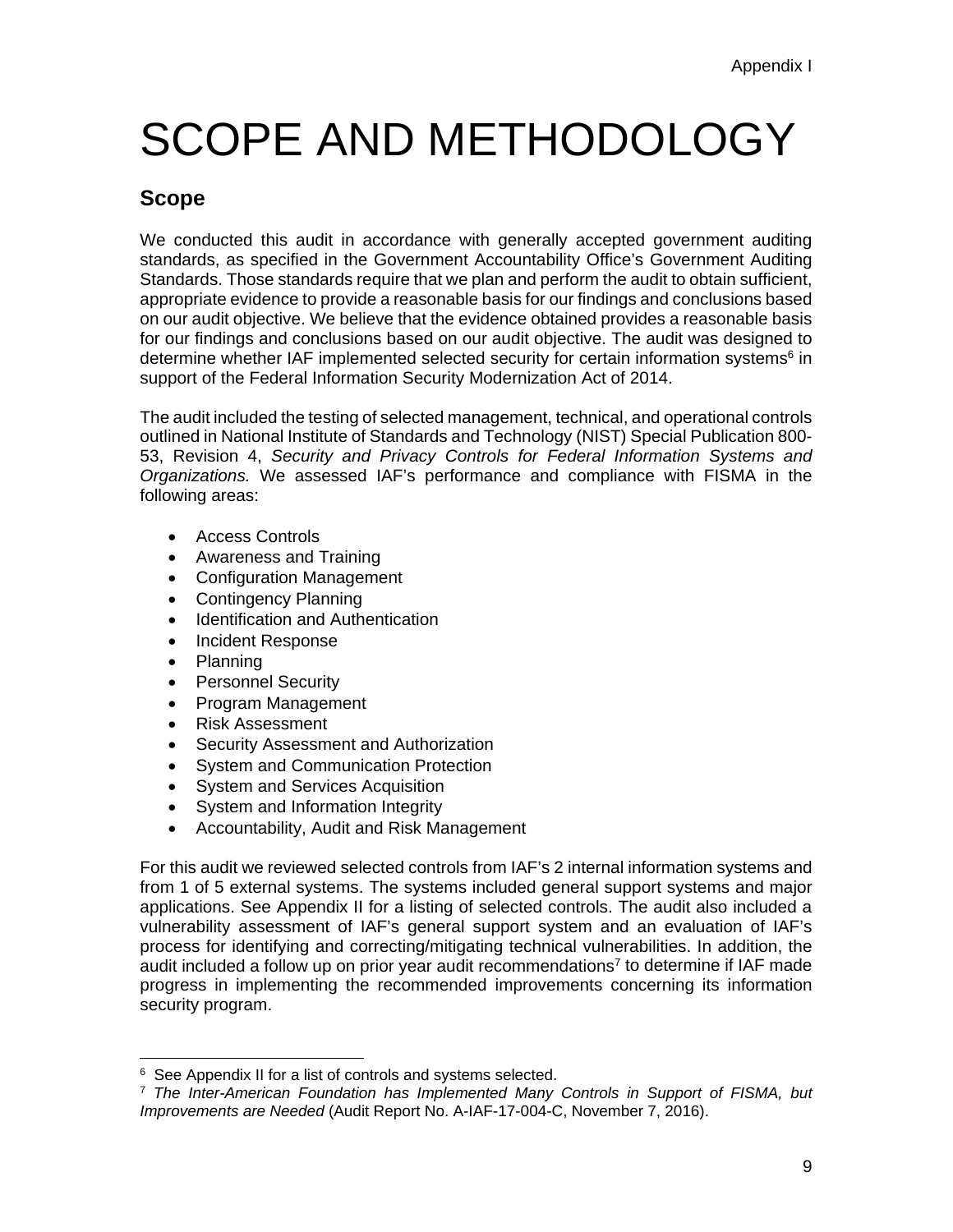The audit was conducted at IAF's headquarters in Washington, D.C., from March 29, 2017 through August 1, 2017.

#### **Methodology**

Following the framework for minimum security controls in NIST Special Publication 800- 53, Revision 4, certain controls (listed in Appendix II) were selected from NIST security control families.<sup>8</sup> We reviewed the selected controls<sup>9</sup> over 2 of IAF's internal information systems and from 1 of 5 external systems.

To accomplish our audit objective we:

- Interviewed key personnel and reviewed legal and regulatory requirements stipulated by FISMA.
- Reviewed documentation related to IAF's information security program, such as security policies and procedures, system security plans, and risk assessments.
- Tested system processes to determine the adequacy and effectiveness of selected controls.
- **•** Reviewed the status of recommendations in the fiscal year 2016 FISMA audit report.<sup>10</sup>
- Completed a network vulnerability assessment.

In testing for the adequacy and effectiveness of the security controls, we exercised professional judgment in determining the number of items selected for testing and the method used to select them. We considered relative risk, and the significance or criticality of the specific items in achieving the related control objectives. In addition, we considered the severity of a deficiency related to the control activity and not the percentage of deficient items found compared to the total population available for review. In some cases, this resulted in selecting the entire population. However, in cases that we did not select the entire audit population, the results cannot be projected, and if projected, may be misleading.

<sup>&</sup>lt;sup>8</sup> Security controls are organized into families according to their security function—for example, access controls.

<sup>&</sup>lt;sup>9</sup> See Appendix II for a list of controls.

<sup>10</sup> ibid. footnote 8.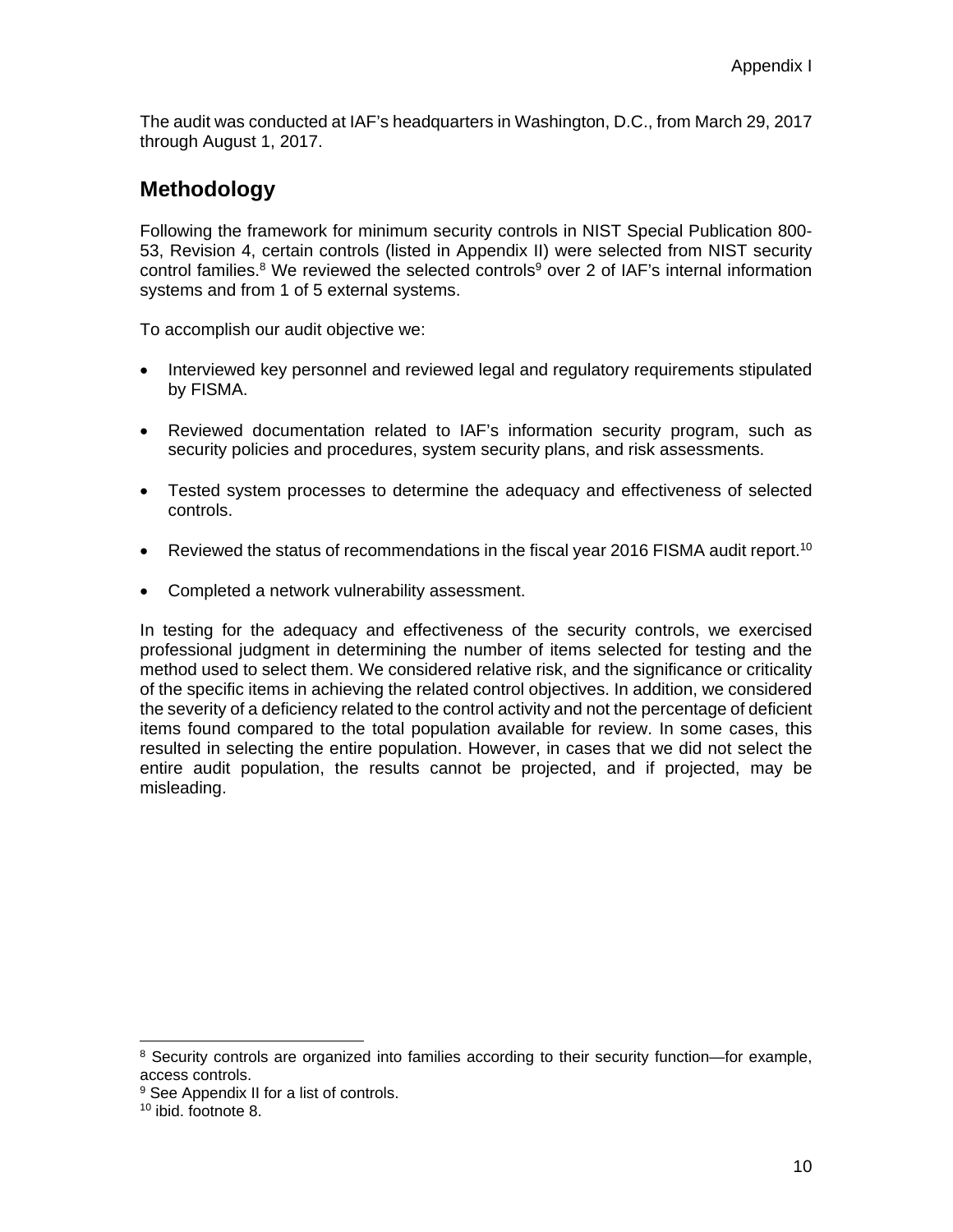### Management Comments



Inter-American Foundation

Independent Agency of the U.S. Government

September 18, 2017

#### **MEMORANDUM**

**TO:** IG/A/ITA, Mark Norman, Director, USAID OIG

 Lesley Duncan, COO, Inter-American Foundation

**FROM:** IAF, Chief Information Officer, Rajiv Jain /s/

**SUBJECT:** Follow-Up Action on Recommendations from USAID OIG Audit Report No. A-IAF-17-00X-C dated September 11, 2017

This memorandum provides a status update on actions planned and taken to address the recommendation contained in the Audit of the Inter-American Foundation's Compliance with Provisions of the Federal Information Security Management Act for Fiscal Year 2017, Audit Report A-IAF- 17-00X-C dated September 11, 2017.

*Recommendation 1: We recommend that the Inter-American Foundation's chief information officer remediate unsupported software and configuration related vulnerabilities in the network identified by the Office of Inspector General, as appropriate, and document the results or document acceptance of the risks of those vulnerabilities.* 

In response to Recommendation 1, IAF proposes the following action items and a target date to mitigate the finding.

- 1. IAF has updated unsupported software such as Cisco VPN client and Adobe, completed August 2017. IAF will remove un-supported software and files from user workstations that appear on the scan results; October 2017.
- 2. IAF will procure and refresh new servers that will replace the current database server and Oracle application server that is running Windows 2003. The new servers will run Windows 2008 and will be Microsoft supported and under compliance, November 2017
- 3. IAF identifies staff who have missed the patch cycle and follows up with the individual to receive the latest patches.

Target date: 12/30/2017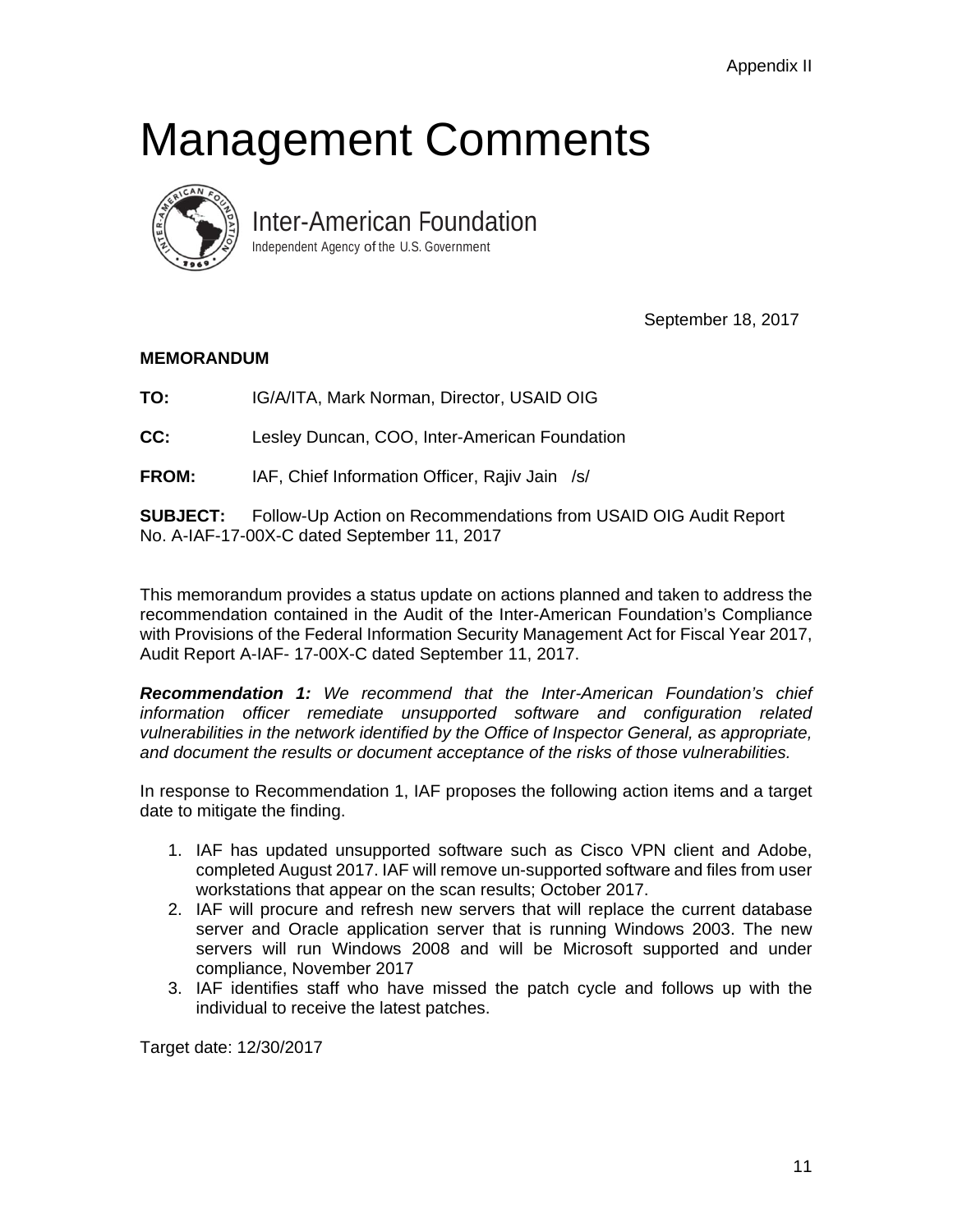*Recommendation 2: We recommend that the Inter-American Foundation's Chief Information Officer document and implement a process to test system changes and document the results of testing.* 

In response to Recommendation 2, IAF management proposes a target date and the following action items to mitigate the finding:

- 1. IAF will review existing process and update procedures requiring maintenance of test artifacts.
- 2. IAF will document the test cases and changes in the change control application for approval and documentation.

Target date: 10/30/2017

*Recommendation 3: We recommend that the Inter-American Foundation's Chief Information Officer document and implement a process to test the Foundation's incident response capabilities.* 

In response to Recommendation 3, IAF has performed the following action item and consequently final action has been taken on the recommendation:

- 1. IAF completed table top exercise that simulated a cyber security incident.
- 2. IAF followed the procedures from the Incident response plan document.
- 3. An after action report was created.

Completed date: 9/5/2017

(The supplementary documents will be uploaded via the SFTP site)

We are continually seeking ways in which to further strengthen the Inter-American Foundation's IT security infrastructure and posture, and we value the advice and support provided by the Office of the Inspector General in assisting us in that goal.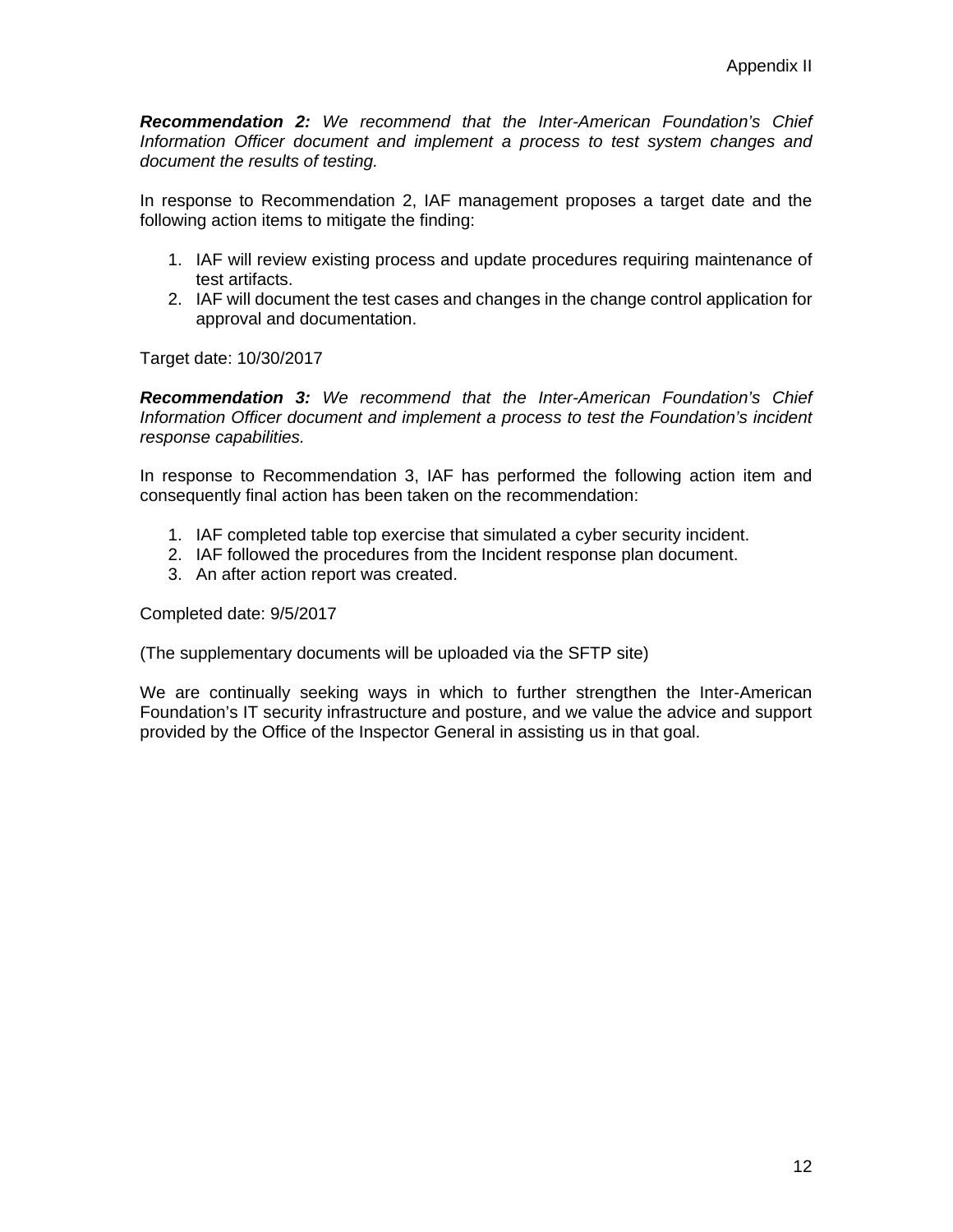# Number of Controls Reviewed for Each System

| <b>Control</b> | <b>Control Name</b>                                           | <b>Number of Systems</b><br><b>Tested</b> |
|----------------|---------------------------------------------------------------|-------------------------------------------|
| $AC-1$         | <b>Access Control Policy &amp; Procedures</b>                 | 1                                         |
| $AC-2$         | <b>Account Management</b>                                     | $\overline{2}$                            |
| $AC-3$         | <b>Access Enforcement</b>                                     | 1                                         |
| $AC-4$         | <b>Information Flow Enforcement</b>                           | 1                                         |
| $AC-5$         | <b>Separation of Duties</b>                                   | 1                                         |
| $AC-6$         | Least Privilege                                               | 1                                         |
| <b>AC-11</b>   | <b>Session Lock</b>                                           | 1                                         |
| AC-12          | <b>Session Termination</b>                                    | 1                                         |
| <b>AC-17</b>   | <b>Remote Access</b>                                          | 1                                         |
| AC-19          | <b>Access Control for Mobile Devices</b>                      | 1                                         |
| AC-20          | Use of External Information Systems                           | 3                                         |
| $AT-1$         | Security Awareness & Training Policy and Procedures           | 1                                         |
| $AT-2$         | <b>Security Awareness</b>                                     | 1                                         |
| $AT-3$         | <b>Security Training</b>                                      | 1                                         |
| $AT-4$         | <b>Security Training Records</b>                              | 1                                         |
| $CA-1$         | Security Assessment and Authorization Policies and Procedures | 1                                         |
| $CA-2$         | <b>Security Assessments</b>                                   | 1                                         |
| $CA-3$         | System Interconnections                                       | 3                                         |
| $CA-5$         | Plan of Action and Milestones                                 | 1                                         |
| $CA-6$         | <b>Security Accreditation</b>                                 | 1                                         |
| $CA-7$         | <b>Continuous Monitoring</b>                                  | 1                                         |
| $CM-1$         | <b>Configuration Management Policy &amp; Procedures</b>       | 1                                         |
| $CM-2$         | <b>Baseline Configuration</b>                                 | 1                                         |
| $CM-3$         | <b>Configuration Change Control</b>                           | 1                                         |
| $CM-4$         | <b>Security Impact Analysis</b>                               | 1                                         |
| $CM-5$         | <b>Access Restrictions for Change</b>                         | 1                                         |
| CM-6           | <b>Configuration Settings</b>                                 | $\mathbf{1}$                              |
| $CM-7$         | Least functionality                                           | 1                                         |
| CM-8           | Information System Component Inventory                        | 1                                         |
| CM-9           | <b>Configuration Management Plan</b>                          | $\mathbf{1}$                              |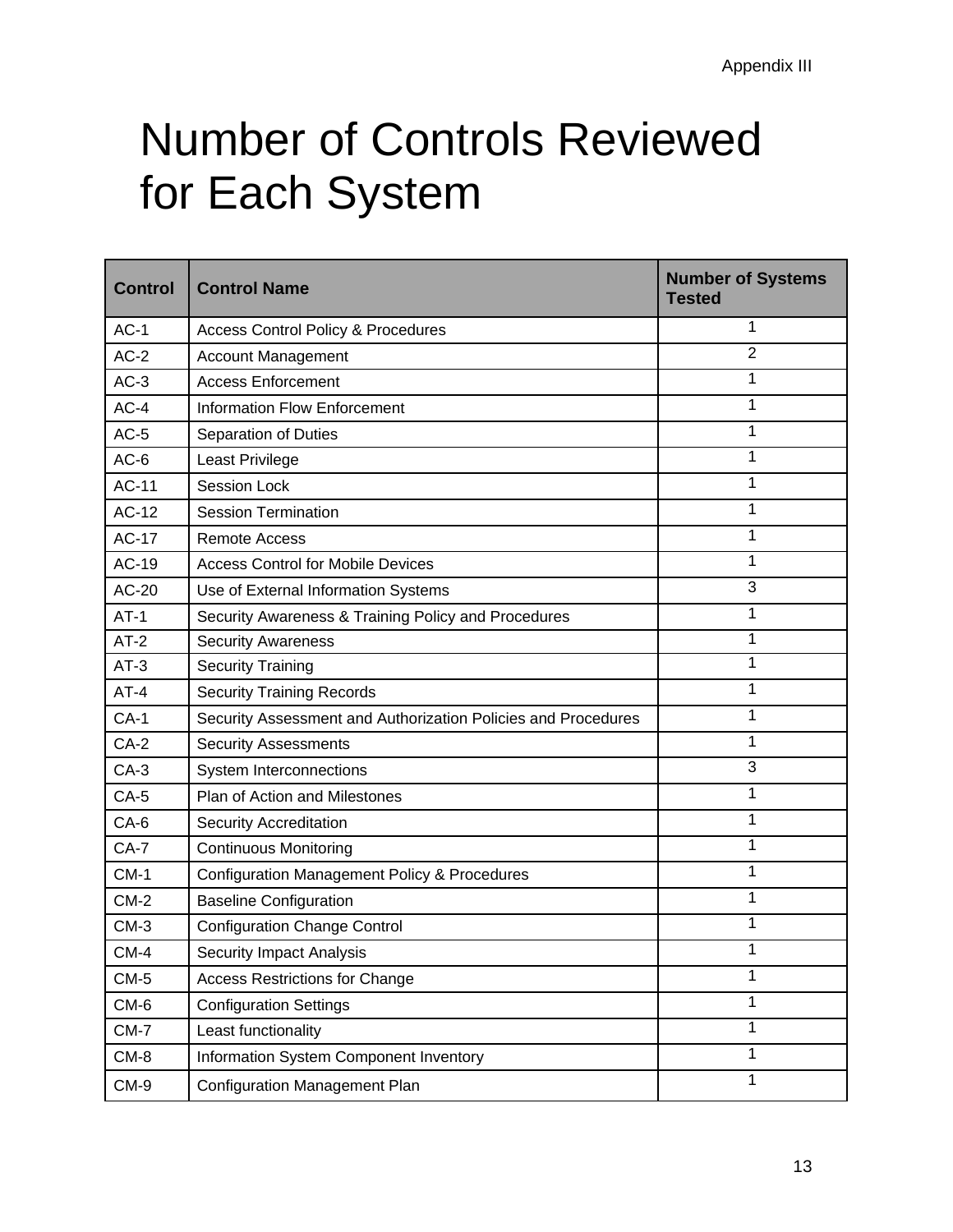| <b>Control</b> | <b>Control Name</b>                                         | <b>Number of Systems</b><br><b>Tested</b> |
|----------------|-------------------------------------------------------------|-------------------------------------------|
| <b>CM-10</b>   | <b>Software Usage Restrictions</b>                          | 1                                         |
| <b>CM-11</b>   | <b>User-Installed Software</b>                              | 1                                         |
| $CP-1$         | <b>Contingency Planning Policy &amp; Procedures</b>         | 1                                         |
| $CP-2$         | Contingency Plan                                            | 1                                         |
| $CP-4$         | <b>Contingency Plan Testing and Exercises</b>               | 1                                         |
| $CP-6$         | <b>Alternate Storage Sites</b>                              | 1                                         |
| $CP-7$         | <b>Alternate Processing Sites</b>                           | 1                                         |
| $CP-8$         | <b>Telecommunication Services</b>                           | 1                                         |
| $CP-9$         | Information System Backup                                   | 1                                         |
| <b>CP-10</b>   | Information System Recovery & Reconstitution                | 1                                         |
| $IA-1$         | Identification & Authentication Policy and Procedures       | 1                                         |
| $IA-2$         | User Identification & Authentication (Organizational Users) | 1                                         |
| $IA-3$         | Device Identification & Authentication                      | 1                                         |
| $IA-4$         | Identifier Management                                       | 1                                         |
| $IA-5$         | <b>Authentication Management</b>                            | 1                                         |
| $IR-1$         | Incident Response Policy & Procedures                       | 1                                         |
| $IR-2$         | Incident Response Training                                  | 1                                         |
| $IR-3$         | <b>Incident Response Testing</b>                            | 1                                         |
| $IR-4$         | Incident Handling                                           | 1                                         |
| $IR-5$         | Incident Monitoring                                         | 1                                         |
| $IR-6$         | Incident Reporting                                          | 1                                         |
| $IR-8$         | Incident Response Plan                                      | 1                                         |
| $PL-1$         | Security Planning Policy & Procedures                       | 1                                         |
| $PL-2$         | <b>System Security Plan</b>                                 | 1                                         |
| $PL-4$         | <b>Rules of Behavior</b>                                    | 1                                         |
| $PL-8$         | <b>Information Security Architecture</b>                    | 1                                         |
| $PS-1$         | Personnel Security Policy & Procedures                      | 1                                         |
| $PS-6$         | <b>Access Agreements</b>                                    | 1                                         |
| <b>RA-1</b>    | Risk Assessment Policy and Procedures                       | 1                                         |
| <b>RA-2</b>    | <b>Security Categorization</b>                              | 3                                         |
| <b>RA-3</b>    | <b>Risk Assessment</b>                                      | 3                                         |
| <b>RA-5</b>    | <b>Vulnerability Scanning</b>                               | 1                                         |
| <b>SA-1</b>    | System & Services Acquisition Policy and Procedures         | 1                                         |
| $SA-3$         | System Development Life Cycle Support                       | 1                                         |
| $SA-4$         | <b>Acquisitions Process</b>                                 | 1                                         |
| $SA-5$         | Information System Documentation                            | 1                                         |